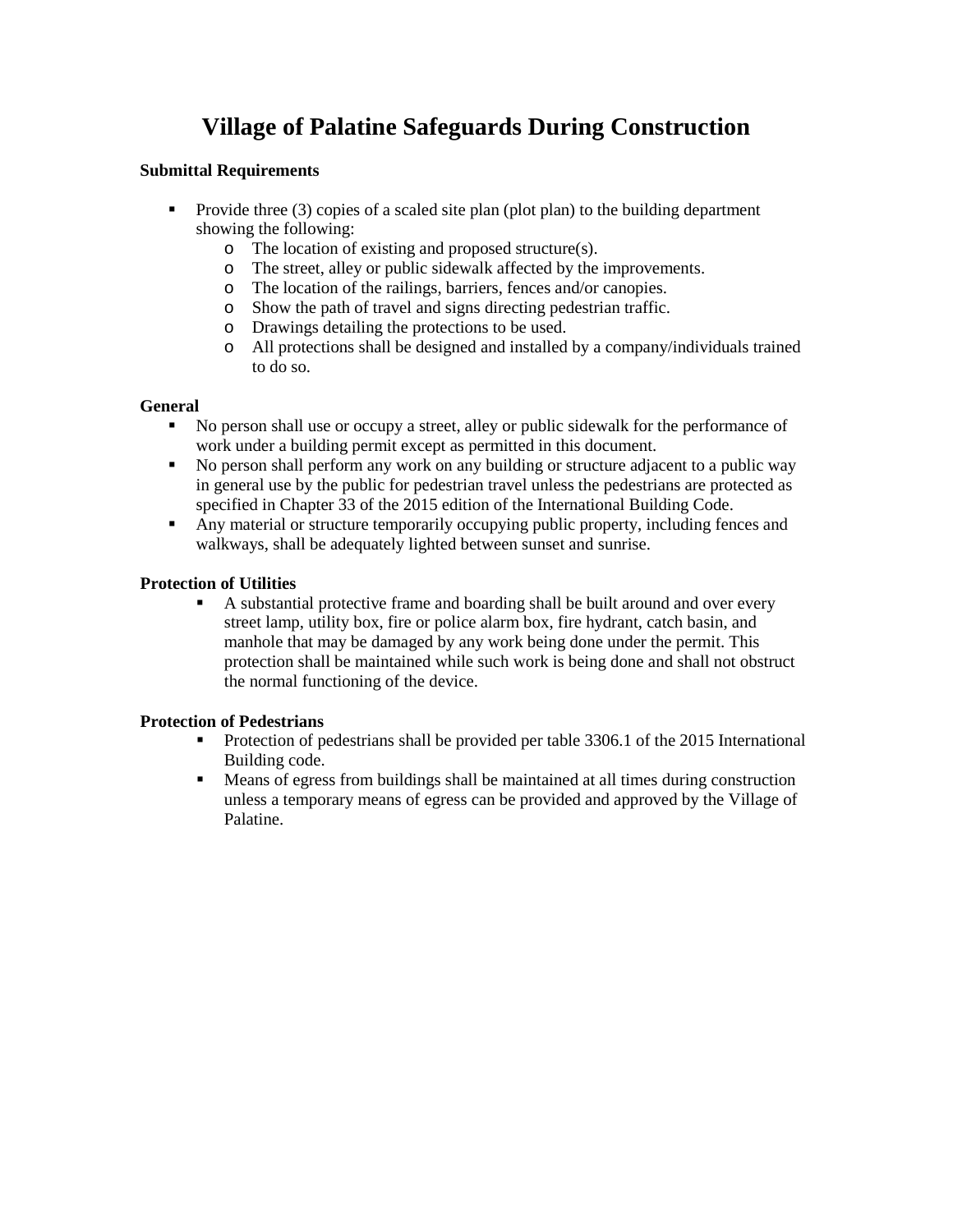# **CHAPTER 33**

# **SAFEGUARDS DURING CONSTRUCTION**

*User note: Code change proposals to sections preceded by the designation [F] will be considered by the International Fire Code Development Committee during the 2016 (Group B) Code Development Cycle. See explanation on page iv.*

## **SECTION 3301 GENERAL**

**3301.1 Scope.** The provisions of this chapter shall govern safety during construction and the protection of adjacent public and private properties.

**3301.2 Storage and placement.** Construction equipment and materials shall be stored and placed so as not to endanger the public, the workers or adjoining property for the duration of the construction project.

## **SECTION 3302 CONSTRUCTION SAFEGUARDS**

**3302.1 Alterations, repairs and additions.** Required *exits*, existing structural elements, fire protection devices and sanitary safeguards shall be maintained at all times during *alterations*, *repairs* or *additions* to any building or structure.

#### **Exceptions:**

- 1. Where such required elements or devices are being altered or repaired, adequate substitute provisions shall be made.
- 2. Maintenance of such elements and devices is not required when the existing building is not occupied.

**3302.2 Manner of removal.** Waste materials shall be removed in a manner that prevents injury or damage to persons, adjoining properties and public rights-of-way.

**3302.3 Fire safety during construction.** Fire safety during construction shall comply with the applicable requirements of this code and the applicable provisions of Chapter 33 of the *International Fire Code.*

## **SECTION 3303 DEMOLITION**

**3303.1 Construction documents.** *Construction documents* and a schedule for demolition shall be submitted where required by the *building official*. Where such information is required, no work shall be done until such *construction documents* or schedule, or both, are *approved*.

**3303.2 Pedestrian protection.** The work of demolishing any building shall not be commenced until pedestrian protection is in place as required by this chapter.

**3303.3 Means of egress.** A *horizontal exit* shall not be destroyed unless and until a substitute *means of egress* has been provided and *approved*.

**3303.4 Vacant lot.** Where a structure has been demolished or removed, the vacant lot shall be filled and maintained to the existing grade or in accordance with the ordinances of the jurisdiction having authority.

**3303.5 Water accumulation.** Provision shall be made to prevent the accumulation of water or damage to any foundations on the premises or the adjoining property.

**3303.6 Utility connections.** Service utility connections shall be discontinued and capped in accordance with the *approved* rules and the requirements of the applicable governing authority.

**3303.7 Fire safety during demolition.** Fire safety during demolition shall comply with the applicable requirements of this code and the applicable provisions of Chapter 56 of the *International Fire Code.*

### **SECTION 3304 SITE WORK**

**3304.1 Excavation and fill.** Excavation and fill for buildings and structures shall be constructed or protected so as not to endanger life or property. Stumps and roots shall be removed from the soil to a depth of not less than 12 inches (305 mm) below the surface of the ground in the area to be occupied by the building. Wood forms that have been used in placing concrete, if within the ground or between foundation sills and the ground, shall be removed before a building is occupied or used for any purpose. Before completion, loose or casual wood shall be removed from direct contact with the ground under the building.

**3304.1.1 Slope limits.** Slopes for permanent fill shall be not steeper than one unit vertical in two units horizontal (50-percent slope). Cut slopes for permanent excavations shall be not steeper than one unit vertical in two units horizontal (50-percent slope). Deviation from the foregoing limitations for cut slopes shall be permitted only upon the presentation of a soil investigation report acceptable to the *building official*.

**3304.1.2 Surcharge.** No fill or other surcharge loads shall be placed adjacent to any building or structure unless such building or structure is capable of withstanding the additional loads caused by the fill or surcharge. Existing footings or foundations that can be affected by any excavation shall be underpinned adequately or otherwise protected against settlement and shall be protected against lateral movement.

**3304.1.3 Footings on adjacent slopes.** For footings on adjacent slopes, see Chapter 18.

**3304.1.4 Fill supporting foundations.** Fill to be used to support the foundations of any building or structure shall

#### **2015 INTERNATIONAL BUILDING CODE® 591**

INTERNATIONAL **CODE COUNCIL** 

Copyright to, or licensed by, ICC (ALL RIGHTS RESERVED); accessed by Harry Spila on Feb 11, 2015 3:28:35 PM pursuant to License Agreement. No further reproductions authorized.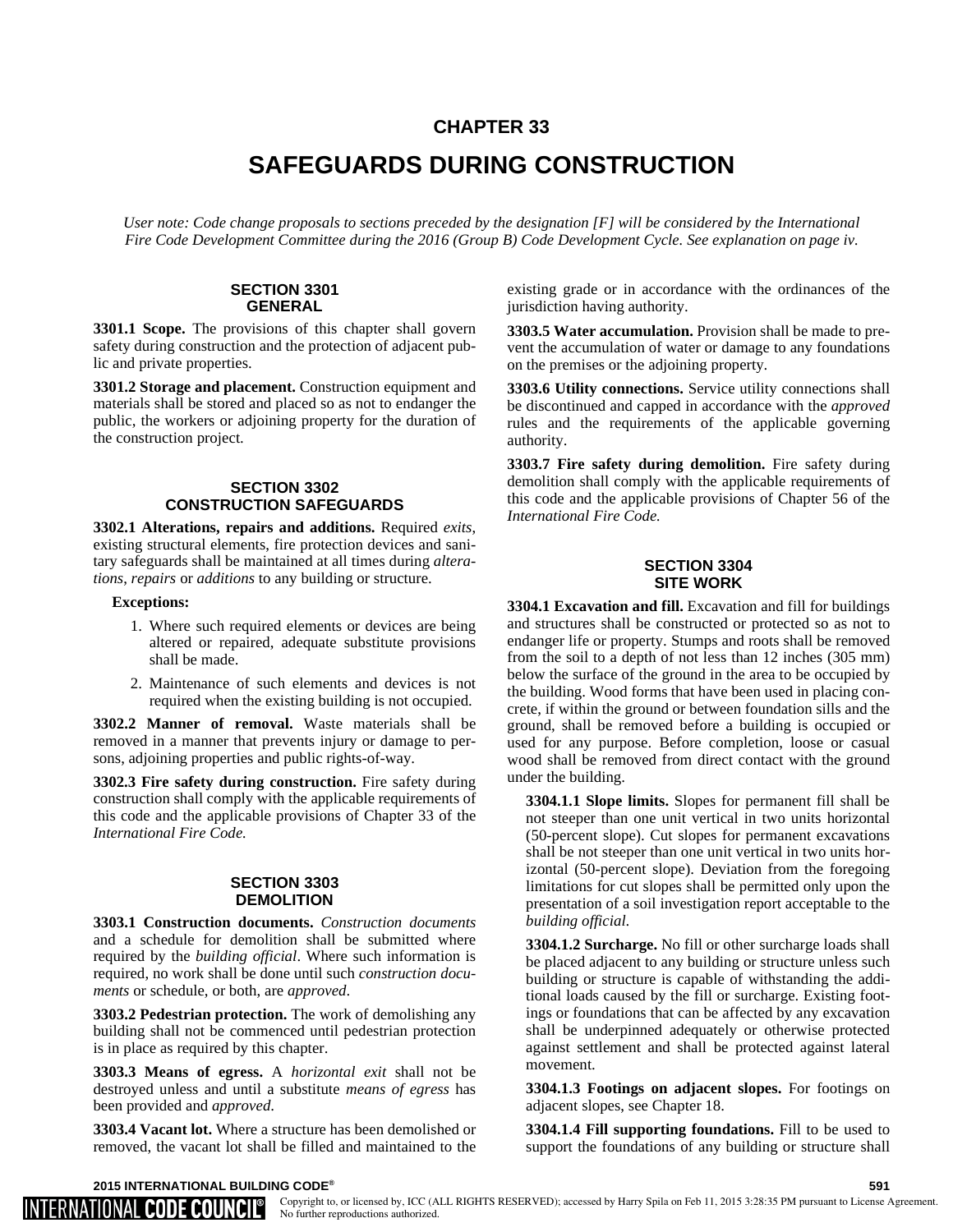comply with Section 1804.6. *Special inspections* of compacted fill shall be in accordance with Section 1705.6.

## **SECTION 3305 SANITARY**

**3305.1 Facilities required.** Sanitary facilities shall be provided during construction, remodeling or demolition activities in accordance with the *International Plumbing Code*.

## **SECTION 3306 PROTECTION OF PEDESTRIANS**

**3306.1 Protection required.** Pedestrians shall be protected during construction, remodeling and demolition activities as required by this chapter and Table 3306.1. Signs shall be provided to direct pedestrian traffic.

**3306.2 Walkways.** A walkway shall be provided for pedestrian travel in front of every construction and demolition site unless the applicable governing authority authorizes the sidewalk to be fenced or closed. Walkways shall be of sufficient width to accommodate the pedestrian traffic, but in no case shall they be less than 4 feet (1219 mm) in width. Walkways shall be provided with a durable walking surface. Walkways shall be *accessible* in accordance with Chapter 11 and shall be designed to support all imposed loads and in no case shall the design live load be less than 150 pounds per square foot  $(psf)$  (7.2 kN/m<sup>2</sup>).

**3306.3 Directional barricades.** Pedestrian traffic shall be protected by a directional barricade where the walkway extends into the street. The directional barricade shall be of sufficient size and construction to direct vehicular traffic away from the pedestrian path.

**3306.4 Construction railings.** Construction railings shall be not less than 42 inches (1067 mm) in height and shall be sufficient to direct pedestrians around construction areas.

**3306.5 Barriers.** Barriers shall be not less than 8 feet (2438 mm) in height and shall be placed on the side of the walkway nearest the construction. Barriers shall extend the entire length of the construction site. Openings in such barriers shall be protected by doors that are normally kept closed.

**3306.6 Barrier design.** Barriers shall be designed to resist loads required in Chapter 16 unless constructed as follows:

1. Barriers shall be provided with 2-inch by 4-inch (51 mm by 102 mm) top and bottom plates.

- 2. The barrier material shall be boards not less than  $\frac{3}{4}$ inch (19.1 mm) thick or wood structural panels not less than  $\frac{1}{4}$ -inch (6.4 mm) thick.
- 3. Wood structural use panels shall be bonded with an adhesive identical to that for exterior wood structural use panels.
- 4. Wood structural use panels  $\frac{1}{4}$  inch (6.4 mm) or  $\frac{5}{16}$  inch (23.8 mm) in thickness shall have studs spaced not more than 2 feet (610 mm) on center.
- 5. Wood structural use panels  $\frac{3}{8}$  inch (9.5 mm) or  $\frac{1}{2}$  inch (12.7 mm) in thickness shall have studs spaced not more than 4 feet (1219 mm) on center provided a 2 inch by 4-inch (51 mm by 102 mm) stiffener is placed horizontally at mid-height where the stud spacing is greater than 2 feet (610 mm) on center.
- 6. Wood structural use panels  $\frac{5}{8}$  inch (15.9 mm) or thicker shall not span over 8 feet (2438 mm).

**3306.7 Covered walkways.** Covered walkways shall have a clear height of not less than 8 feet (2438 mm) as measured from the floor surface to the canopy overhead. Adequate lighting shall be provided at all times. Covered walkways shall be designed to support all imposed loads. In no case shall the design live load be less than 150 psf  $(7.2 \text{ kN/m}^2)$  for the entire structure.

**Exception:** Roofs and supporting structures of covered walkways for new, light-frame construction not exceeding two *stories* above *grade plane* are permitted to be designed for a live load of 75 psf  $(3.6kN/m<sup>2</sup>)$  or the loads imposed on them, whichever is greater. In lieu of such designs, the roof and supporting structure of a covered walkway are permitted to be constructed as follows:

- 1. Footings shall be continuous 2-inch by 6-inch (51 mm by 152 mm) members.
- 2. Posts not less than 4 inches by 6 inches (102 mm by 152 mm) shall be provided on both sides of the roof and spaced not more than 12 feet (3658 mm) on center.
- 3. Stringers not less than 4 inches by 12 inches (102 mm by 305 mm) shall be placed on edge upon the posts.
- 4. Joists resting on the stringers shall be not less than 2 inches by 8 inches (51 mm by 203 mm) and shall be spaced not more than 2 feet (610 mm) on center.

### **TABLE 3306.1 PROTECTION OF PEDESTRIANS**

| <b>HEIGHT OF</b><br><b>CONSTRUCTION</b> | DISTANCE FROM CONSTRUCTION TO LOT LINE                                                 | <b>TYPE OF PROTECTION REQUIRED</b> |
|-----------------------------------------|----------------------------------------------------------------------------------------|------------------------------------|
| 8 feet or less                          | Less than 5 feet                                                                       | Construction railings              |
|                                         | 15 feet or more                                                                        | None                               |
| More than 8 feet                        | Less than 5 feet                                                                       | Barrier and covered walkway        |
|                                         | 5 feet or more, but not more than one-fourth the height of construction                | Barrier and covered walkway        |
|                                         | 5 feet or more, but between one-fourth and one-half the height of construction Barrier |                                    |
|                                         | 5 feet or more, but exceeding one-half the height of construction                      | None                               |



#### **592 2015 INTERNATIONAL BUILDING CODE®**

Copyright to, or licensed by, ICC (ALL RIGHTS RESERVED); accessed by Harry Spila on Feb 11, 2015 3:28:35 PM pursuant to License Agreement.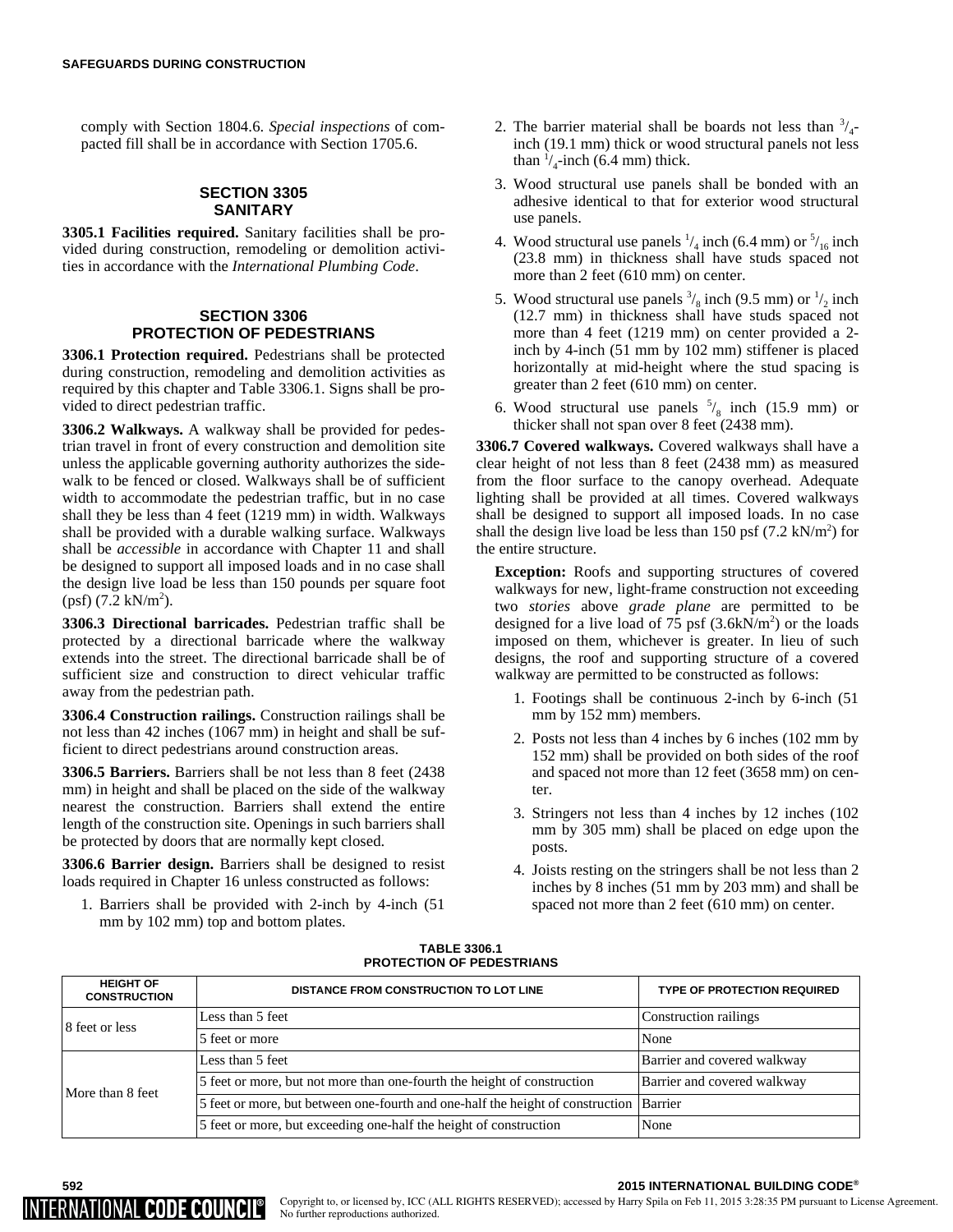- 5. The deck shall be planks not less than 2 inches (51 mm) thick or wood structural panels with an exterior exposure durability classification not less than  $23/32$ inch (18.3 mm) thick nailed to the joists.
- 6. Each post shall be knee braced to joists and stringers by members not less than 2 inches by 4 inches (51 mm by 102 mm); 4 feet (1219 mm) in length.
- 7. A curb that is not less than 2 inches by 4 inches (51 mm by 102 mm) shall be set on edge along the outside edge of the deck.

**3306.8 Repair, maintenance and removal.** Pedestrian protection required by this chapter shall be maintained in place and kept in good order for the entire length of time pedestrians are subject to being endangered. The *owner* or the *owner's* authorized agent, upon the completion of the construction activity, shall immediately remove walkways, debris and other obstructions and leave such public property in as good a condition as it was before such work was commenced.

**3306.9 Adjacent to excavations.** Every excavation on a site located 5 feet (1524 mm) or less from the street *lot line* shall be enclosed with a barrier not less than 6 feet (1829 mm) in height. Where located more than 5 feet (1524 mm) from the street *lot line*, a barrier shall be erected where required by the *building official*. Barriers shall be of adequate strength to resist wind pressure as specified in Chapter 16.

### **SECTION 3307 PROTECTION OF ADJOINING PROPERTY**

**3307.1 Protection required.** Adjoining public and private property shall be protected from damage during construction, remodeling and demolition work. Protection shall be provided for footings, foundations, party walls, chimneys, skylights and roofs. Provisions shall be made to control water runoff and erosion during construction or demolition activities. The person making or causing an excavation to be made shall provide written notice to the *owners* of adjoining buildings advising them that the excavation is to be made and that the adjoining buildings should be protected. Said notification shall be delivered not less than 10 days prior to the scheduled starting date of the excavation.

## **SECTION 3308 TEMPORARY USE OF STREETS, ALLEYS AND PUBLIC PROPERTY**

**3308.1 Storage and handling of materials.** The temporary use of streets or public property for the storage or handling of materials or of equipment required for construction or demolition, and the protection provided to the public shall comply with the provisions of the applicable governing authority and this chapter.

**3308.1.1 Obstructions.** Construction materials and equipment shall not be placed or stored so as to obstruct access to fire hydrants, standpipes, fire or police alarm boxes, catch basins or manholes, nor shall such material or equipment be located within 20 feet (6096 mm) of a street inter-

section, or placed so as to obstruct normal observations of traffic signals or to hinder the use of public transit loading platforms.

**3308.2 Utility fixtures.** Building materials, fences, sheds or any obstruction of any kind shall not be placed so as to obstruct free approach to any fire hydrant, fire department connection, utility pole, manhole, fire alarm box or catch basin, or so as to interfere with the passage of water in the gutter. Protection against damage shall be provided to such utility fixtures during the progress of the work, but sight of them shall not be obstructed.

## **SECTION 3309 FIRE EXTINGUISHERS**

**[F] 3309.1 Where required.** Structures under construction, *alteration* or demolition shall be provided with no fewer than one *approved* portable fire extinguisher in accordance with Section 906 and sized for not less than ordinary hazard as follows:

- 1. At each *stairway* on all floor levels where combustible materials have accumulated.
- 2. In every storage and construction shed.
- 3. Additional portable fire extinguishers shall be provided where special hazards exist, such as the storage and use of flammable and combustible liquids.

**[F] 3309.2 Fire hazards.** The provisions of this code and the *International Fire Code* shall be strictly observed to safeguard against all fire hazards attendant upon construction operations.

## **SECTION 3310 MEANS OF EGRESS**

**3310.1 Stairways required.** Where a building has been constructed to a *building height* of 50 feet (15 240 mm) or four *stories*, or where an existing building exceeding 50 feet (15 240 mm) in *building height* is altered, no fewer than one temporary lighted *stairway* shall be provided unless one or more of the permanent stairways are erected as the construction progresses.

**3310.2 Maintenance of means of egress.** Required *means of egress* shall be maintained at all times during construction, demolition, remodeling or *alterations* and *additions* to any building.

**Exception:** Existing means of egress need not be maintained where a*pproved* temporary *means of egress* systems and facilities are provided.

## **SECTION 3311 STANDPIPES**

**[F] 3311.1 Where required.** In buildings required to have standpipes by Section 905.3.1, no fewer than one standpipe shall be provided for use during construction. Such standpipes shall be installed prior to construction exceeding 40 feet (12 192 mm) in height above the lowest level of fire depart-

**2015 INTERNATIONAL BUILDING CODE® 593**

IINTERNATIONAL **code council** 

Copyright to, or licensed by, ICC (ALL RIGHTS RESERVED); accessed by Harry Spila on Feb 11, 2015 3:28:35 PM pursuant to License Agreement. No further reproductions authorized.